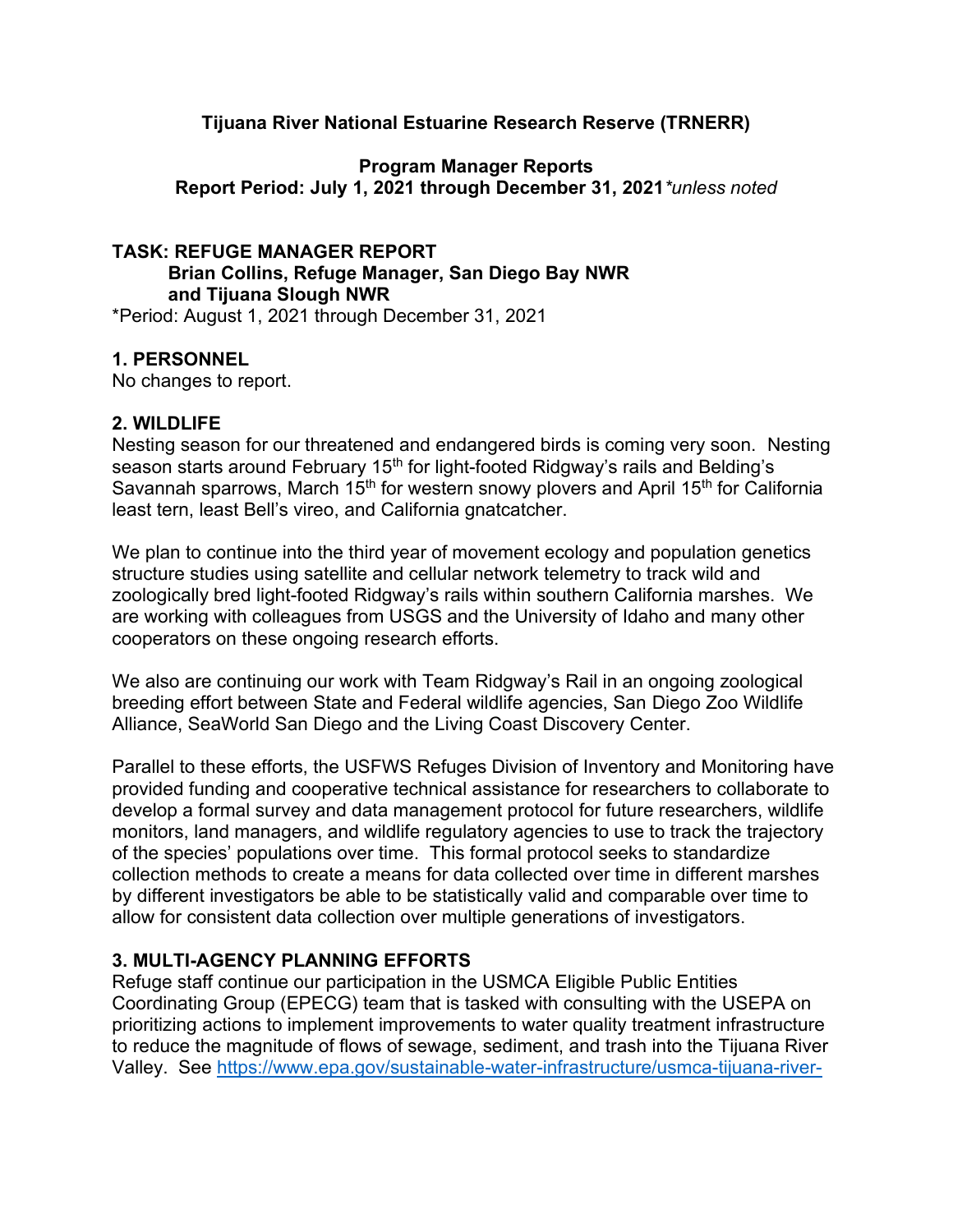[watershed](https://www.epa.gov/sustainable-water-infrastructure/usmca-tijuana-river-watershed) for an update on the chosen 'Comprehensive Alternative' intended to address transborder pollution.

The San Diego NWR Complex continues work as a co-lead agency for an Environmental Impact Report / Environmental Impact Statement (EIR/EIS) on the Tijuana Estuary Tidal Restoration Program II Phase I, and we are on track to complete the environmental regulatory documentation for the upcoming Draft EIR/EIS for the program. It will hopefully hit the streets for public review later this spring or early summer. https://www.fws.gov/refuge/Tijuana Slough/what we do/TETRP2PI.html

# **4. TIJUANA RIVER MOUTH AND WATER QUALITY DATA**

The Reserve's automated telemetry stations are in operation. These links are a useful proxy to get a glimpse of some water quality parameters in the system which in turn provide us information relative to mouth closure likelihood as well as indicators (Salinity in Oneonta Slough) of the presence of potentially contaminated freshwater runoff.

Oneonta Slough datalogger link: [https://tijuanariver.trnerr.org/OS.html](https://gcc02.safelinks.protection.outlook.com/?url=https%3A%2F%2Ftijuanariver.trnerr.org%2FOS.html&data=04%7C01%7Cbrian_collins%40fws.gov%7C3bad3123a8bc47563f5d08d9367bd2e6%7C0693b5ba4b184d7b9341f32f400a5494%7C0%7C0%7C637600727713306261%7CUnknown%7CTWFpbGZsb3d8eyJWIjoiMC4wLjAwMDAiLCJQIjoiV2luMzIiLCJBTiI6Ik1haWwiLCJXVCI6Mn0%3D%7C1000&sdata=jLolVjZz4umbzLbf64Gf4ZrBjIW4kdBxDc%2FdrWtSoMw%3D&reserved=0)

And here is a link with a camera view northwest in Oneonta channel with Tijuana Estuary and Scripps tides. This datalogger system is located near the end of the river mouth trail. [https://tijuanariver.trnerr.org/BocaRio/](https://gcc02.safelinks.protection.outlook.com/?url=https%3A%2F%2Ftijuanariver.trnerr.org%2FBocaRio%2F&data=04%7C01%7Cbrian_collins%40fws.gov%7C3bad3123a8bc47563f5d08d9367bd2e6%7C0693b5ba4b184d7b9341f32f400a5494%7C0%7C0%7C637600727713306261%7CUnknown%7CTWFpbGZsb3d8eyJWIjoiMC4wLjAwMDAiLCJQIjoiV2luMzIiLCJBTiI6Ik1haWwiLCJXVCI6Mn0%3D%7C1000&sdata=gLbbupCW8%2BoOn5uJq6pjP%2BEKtrblg44kNyn8r7tcEvA%3D&reserved=0)

## **5. Southern Border Fuels Reduction Initiative**

The California Conservation Corps crews have recently returned to continue work on the Refuge on the Southern Border Fuels Reduction Initiative. This project is located within a 230-acre treatment area west of the western terminus of Sunset Ave., and just south of the navy airfield. We are reducing cover of non-native vegetation including stands of giant reed (*Arundo donax*)*,* Tamarisk, castor bean, and other species.

## **6. Volunteer Stewardship and Habitat Restoration**

The Refuge is working with San Diego Audubon Society on a project funded by the USFWS' Coastal Program to restore and improve the habitat as well as the visitor experience on around 2 acres near the corner of I.B. Blvd and 3<sup>rd</sup> Street. We are working with the City of Imperial Beach who have graciously offered to allow the project to access city water for hand irrigation of installed plants. The first volunteer planting event will take place on Sunday February 13<sup>th</sup>. For information on volunteering on this project, contact Megan Flaherty, Conservation Manager for San Diego Audubon [flaherty@sandiegoaudubon.org.](mailto:flaherty@sandiegoaudubon.org)

## **7. San Diego Bay NWR**

Refuge staff continue collaboration with the City of Imperial Beach by information and input on the City's planning efforts for the Bayshore Bikeway Resiliency Planning project. We are providing technical assistance to the city in its evaluations of feasible project options moving forward.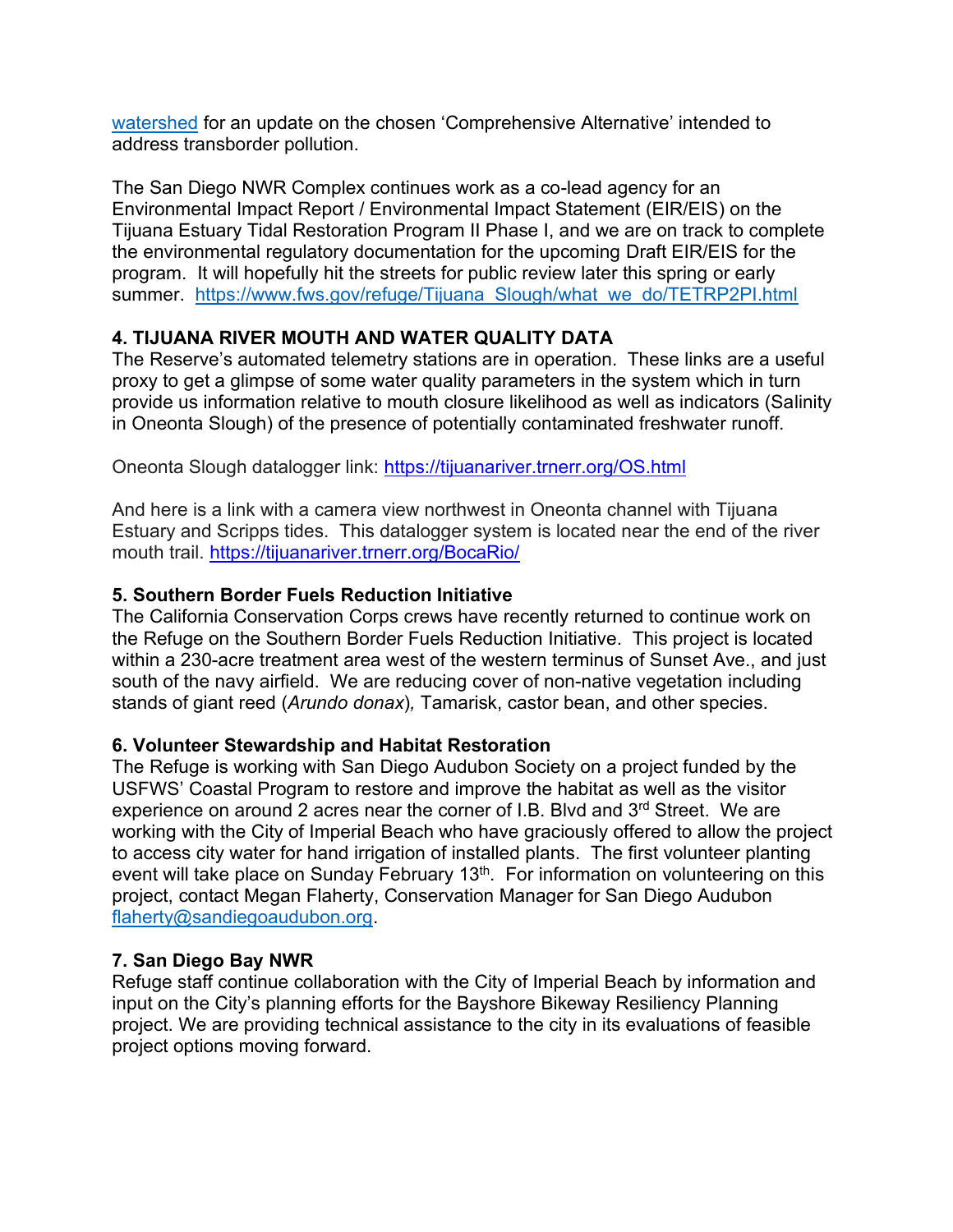# **8. Otay River Estuary Restoration Project**

[https://www.fws.gov/refuge/San\\_Diego\\_Bay/what\\_we\\_do/Resource\\_Management/Otay](https://www.fws.gov/refuge/San_Diego_Bay/what_we_do/Resource_Management/Otay_Restoration/Otay_River_Estuary_Restoration_Project.html) Restoration/Otay\_River\_Estuary\_Restoration\_Project.html

We are in the final stages of regulatory permitting and compliance for the upcoming construction of the Otay River Estuary Restoration Project (ORERP) to restore approximately 120 acres of intertidal habitat in south San Diego Bay. We expect to break ground on the construction of this major habitat mitigation project in Fall 2022. The ORERP project team continues its close coordination with the Port of San Diego via the Port's plans for the development of a mitigation bank funded wetland restoration of the former Pond 20 salt pond off Palm Ave. and east of 13th Street. We expect both projects in south San Diego Bay to be under construction in the next few years. These projects will serve to transform an abandoned salt pond, former agricultural areas, and one active salt evaporation pond into native intertidal salt marsh habitats, similar to what the Refuge created in the former western salt ponds west of 7th Street and east of Highway 75.

# **TASK: OVERSIGHT AND IMPLEMENTATION OF RESERVE OPERATIONS Chris Peregrin, TRNERR Reserve Manager, California State Parks**

# **1. Coordinated Implementation of Reserve Programs**

The Reserve Management Team worked with the TRNERR Program Managers to respond to the Necessary Action and the Recommendations identified in the Reserve's 312 findings (see Tijuana River NERR Section 312 Evaluation Status Report).

The Reserve Manager contributed to virtual NERRA board meetings, October 26, November 19, December 14, and the NERRA Government Affairs meeting November 9.

The Reserve Manager attended the virtual NERRS Annual Meeting (virtual) November 15-18.

The Reserve Manager attended the NOAA West Coast Managers meeting, August 5.

The Reserve Manager contributed to the CA NERRS bi-monthly check-in.

The Reserve Manager worked with the TRNERR Program Management Team to host the quarterly TRNERR Advisory Council meetings. Advisory Council meeting were held virtually with shorter format than previous in-person meetings.

- August 3. New business topic included a presentation by Chris Helmer (City of Imperial Beach) and Bryn Evans (Dudek) gave a presentation and led a discussion on the Tijuana River Valley Sediment Management Work Plan.
- November 2. New business topic included a presentation by Dr. Jeff Crooks on the Tijuana Estuary Tidal Restoration Program (TETRP) II Phase I project in preparation of upcoming Draft EIR/EIS public review.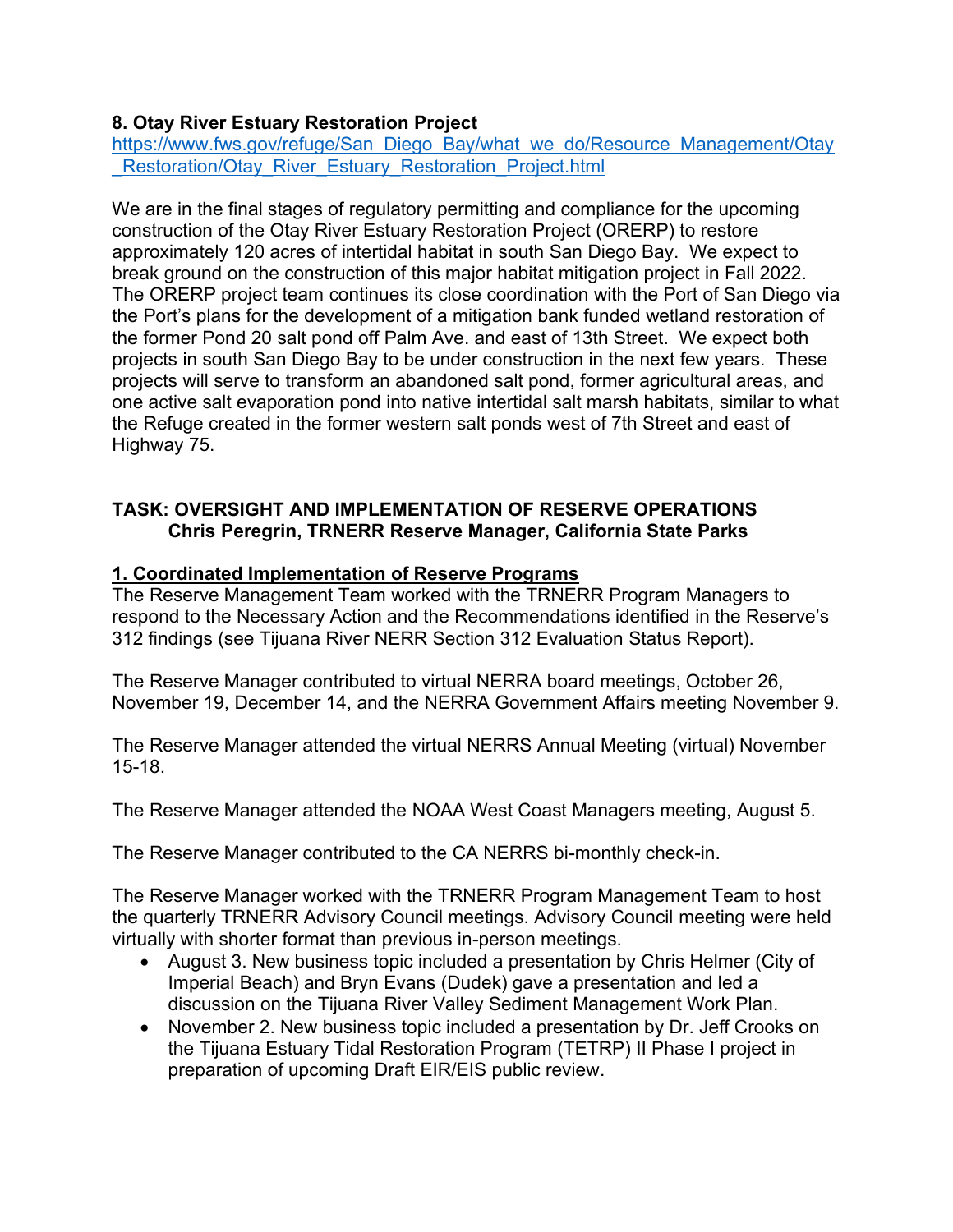The Assistant Reserve Manager continued role of Cooperating Association Liaison for the Southwest Wetlands Interpretive Association and is attending the regular SWIA Board Meetings.

The Reserve Manager continued coordination with CA State Parks Peace Officers and seasonal lifeguards to support Reserve operations through public safety.

The Management Team met with the TRNERR Program Managers approximately weekly in virtual format for this term of the grant to ensure programmatic coordination.

The Reserve Manager attended weekly CA State Parks SDCD Manager Team Meetings. One of the goals of this engagement is to ensure effective integration of Reserve programs with CA State Parks operations.

The Management Team worked with the TRNERR Education Program to recruit, interview and hire and new visitor services Park Aide to support the Visitor Center operations. Welcome Kelley Hubbard (*see also Education*).

The Management Team worked with the TRNERR Education Program to recruit, interview, and hire a new Education Specialist (Environmental Services Intern) to support the Education program and also interpretive programming for an additional State Park unit- Silver Strand State Beach. Welcome Empress Holliday (*see also Education*).

Thank you, Tracey Ekker! Office Technician Tracey Ekker retired during this reporting period. Tracey supported TRNERR administrative operations for nearly 20 years. She is greatly missed, and we look forward to seeing her around the Reserve.

The Reserve Manager worked with CA State Parks administrative staff to prioritize the hiring paperwork for the TRNERR administrative support position. All hiring paperwork is making its way through Sacramento headquarters processing. We hope to recruit, interview, and hire in the upcoming reporting period.

COVID-19 continues to spread in the San Diego region resulting in significant operational response and adjustments. The Management Team continues working with CA State Parks management, and TRNERR Program Managers to implement a safe environment for staff and visitors of the Reserve.

## **2. Management of Reserve Budget**

The Reserve Manager continued work with the Assistant Reserve Manager and CA State Parks Administration staff to manage the NOAA & CA State Parks operating budgets.

The Reserve Manager supported the Assistant Reserve Manager and CA State Parks Administration staff to manage the Nelson Sloan Quarry Restoration Project grants and administration process. The Nelson Sloan Quarry project is funded through three grant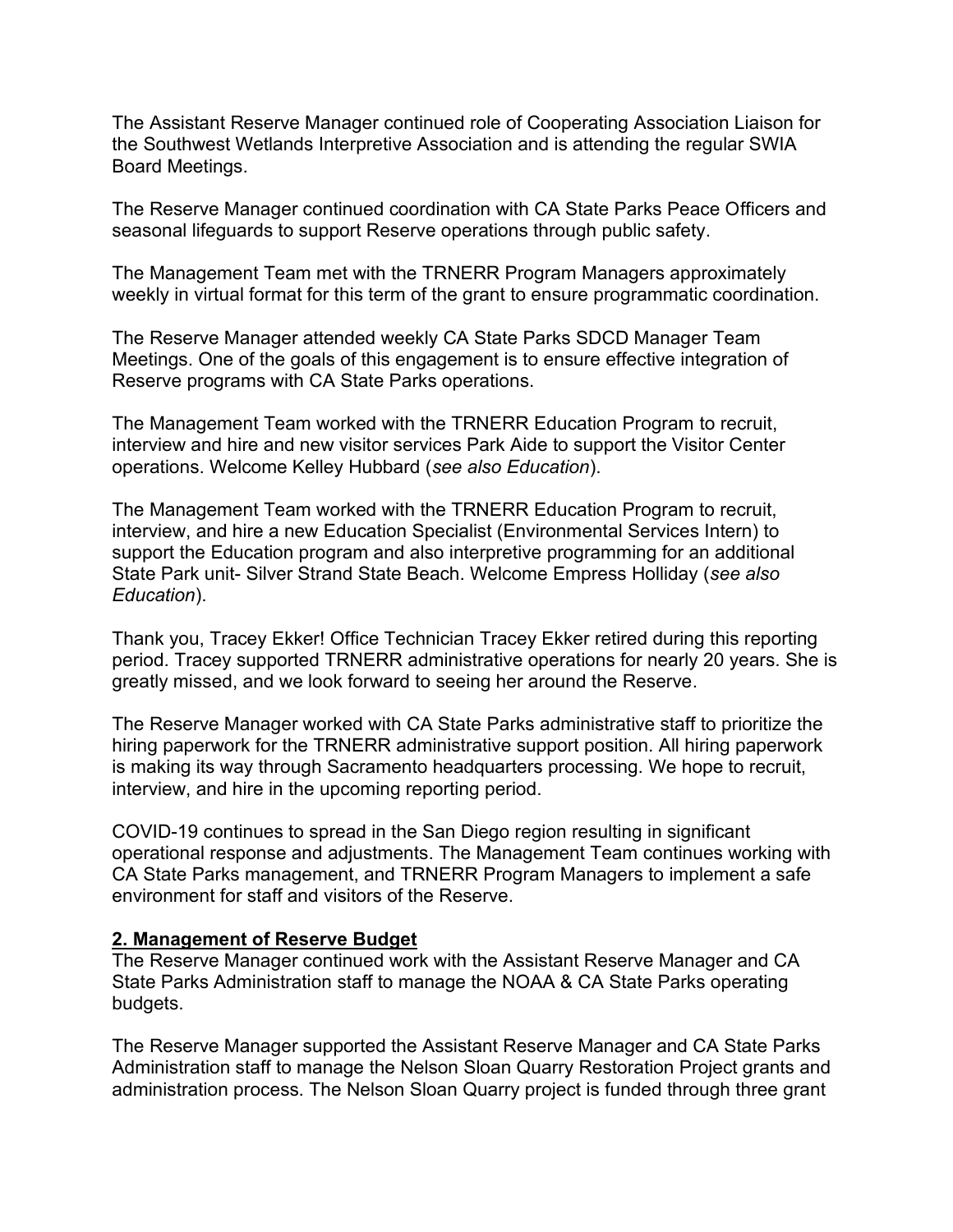allocations from the State of California- one from CA Department of Water Resources (via San Diego County Water Authority) and the other two through the State Coastal Conservancy. During this reporting period, contract agreements with the San Diego County Water Authority, and with consultant Dudek, were set to expire. Significant effort was focused on processing contract extensions to enable the continued work on this important project.

The Assistant Reserve Manager coordinated TRNERR Program Managers development of the NOAA Operations Award Progress Report for FY20, second period.

# **3. Protection and Restoration of the Tijuana River Valley**

The Reserve Manager worked with contractor ERRG on the Goat Canyon Sediment Basin maintenance activities. During this reporting period efforts focused on final material removal from 2020 rainy season, and excavation of basin material from 2021 rain season (*see also Stewardship*).

The Management Team worked on contract development and service agreements to enable CA gnatcatcher and least Bell's vireo surveys for upcoming season (*see also Stewardship*).

The Reserve Manager continued work with the Assistant Reserve Manager, design staff from CA State Parks Southern Service Center, CA State Parks Administrative staff, and the State's project consultant (Dudek) to continue on-the-ground studies and design work for the completion of the final design and environmental review for the Nelson Sloan Quarry Restoration and Beneficial Reuse of Sediment Project. During this period, significant focus was placed Native American consultation. Additional effort was focused on development of the Draft Environmental Impact Report which was released for public review (*see also Stewardship*). The Reserve Manager supported the Assistant Reserve Manager and CA State Parks Contracting and Budgets offices to extend the contract agreements for this project (*See also above Management of Reserve Budgets*).

The Reserve Manager continued work with the TRNERR Research Coordinator, SWIA Project Management, US Fish and Wildlife Service, and project consultants to further the design for the Tijuana Estuary Tidal Restoration Program (TETRP) II Phase I project. This project seeks to restore roughly 80 acres of salt marsh within the Reserve. During this period significant focus included preparation of the Draft EIR/EIS for public review; anticipated for release in the following reporting period (*see also Stewardship and Research*).

The Reserve Manager continued engagement with USEPA to identify issues with water and wastewater infrastructure that contribute toward cross-border pollution, and to prioritize improvements that will address the wastewater and freshwater discharges into the Tijuana River. During this award period, efforts were continued toward identifying priority projects for the \$300million allocation in the federal government through the United States-Mexico-Canada Agreement. The Reserve Manager serves on the Eligible Public Entities Coordinator Group (EPECG; formerly the Inter-Agency Consultation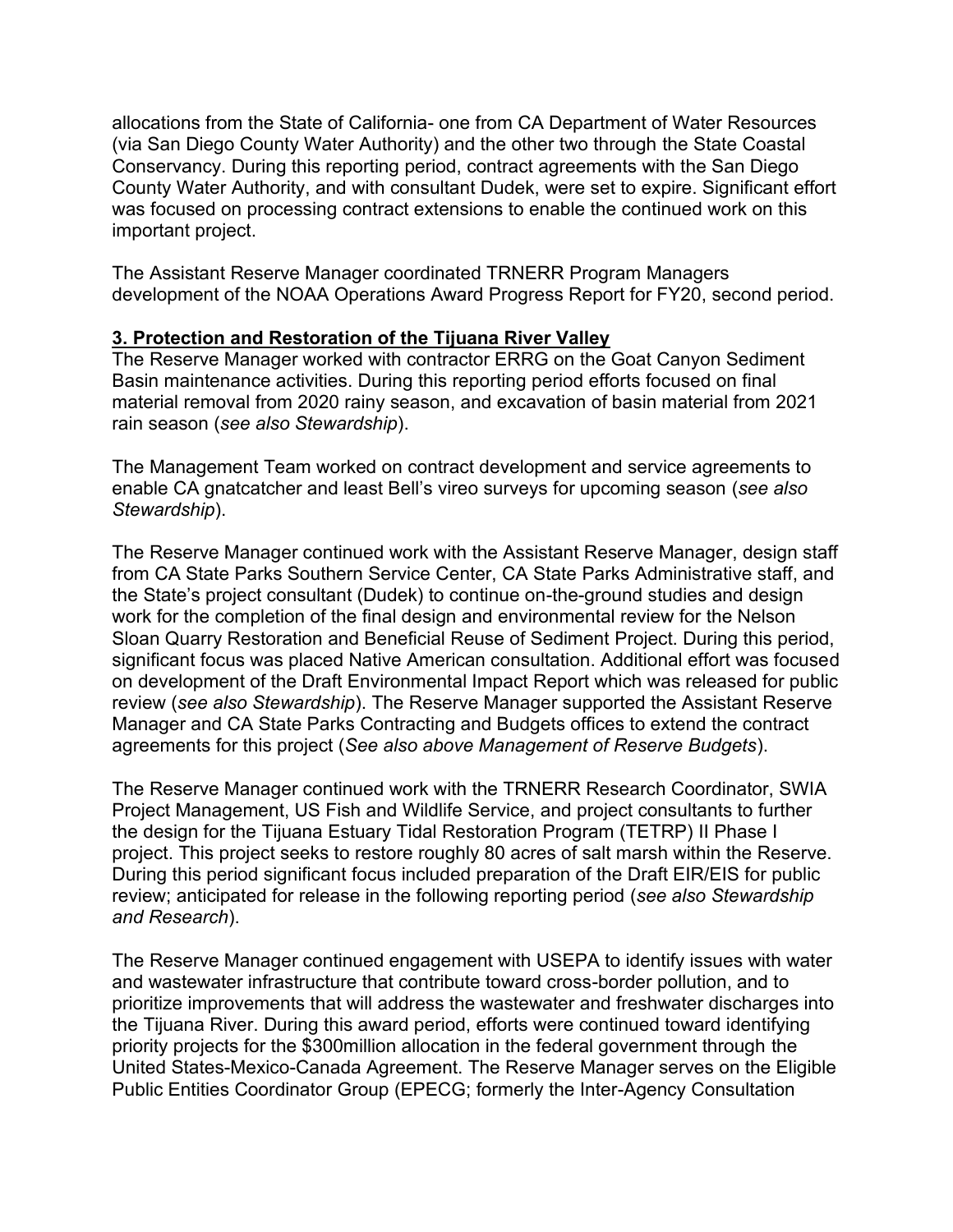Group) for this effort, representing the CA Natural Resources Agency and the Tijuana River National Estuarine Research Reserve.

The Reserve Manager and Assistant Reserve Manager contributed to the technical advisory committee toward the development of a Tijuana River Valley Sediment Management Plan. This effort is led by the City of Imperial Beach, with consultant Dudek, and funded by the State Coastal Conservancy.

The Reserve Manager continued work with the TRNERR Research Coordinator, CA State Parks resource managers, and external researchers to collaborate on project planning for a dune restoration research project ("Using Green Engineering Techniques to Restore Coastal Sand Dunes in Border Field State Park, San Diego, California") involving California Ocean Protection Council, California Sea Grant Program, and the University of Southern California Sea Grant Program. During this award period site monitoring continued and the project team considered effort toward project expansion with an additional restoration treatment involving sand fencing.

The Reserve Manager continued work with the Assistant Reserve Manager, CTP Coordinator and Binational Liaison to coordinate the NOAA Marine Debris 2018 grant efforts.

The Reserve Manager worked with the Assistant Reserve Manager, CTP Coordinator, Research Coordinator, and Binational Liaison to kick off a new effort funded by NOAA Marine Debris North American Marine Debris Prevention and Removal grant opportunity. This grant is supported through USMCA funds (*See also Coastal Training Program*).

The Reserve Manager, Assistant Reserve Manager, and Research Coordinator continued collaboration with the Tijuana River Valley Recovery Team (TRVRT).

The Reserve Manager worked with CA State Parks Natural Resources Program and Law Enforcement to respond to the oil spill "Pipeline P00547 Incident." On October 2nd, 2021, an oil spill was detected originating from an underwater pipe connected to the Elly platform about 4.5 miles offshore near Long Beach, California. The spill resulted in impacts along the Southern California Coast, including TRNERR. Response involved regular surveys of coastline and estuarine habitats, including TRNERR, coordination with CA Department of Fish and Wildlife and US Coast Guard, and public communication.

## **4. Development of TRNERR Partnerships**

The Nelson Sloan Quarry Restoration and Beneficial Reuse of Sediment Project has offered additional opportunity to strengthen existing partnership and develop new working relationships.

• Working relationships with the County of San Diego, Department of Parks and Recreation have been strengthened, and collaboration toward future partnerships for sediment management has increased.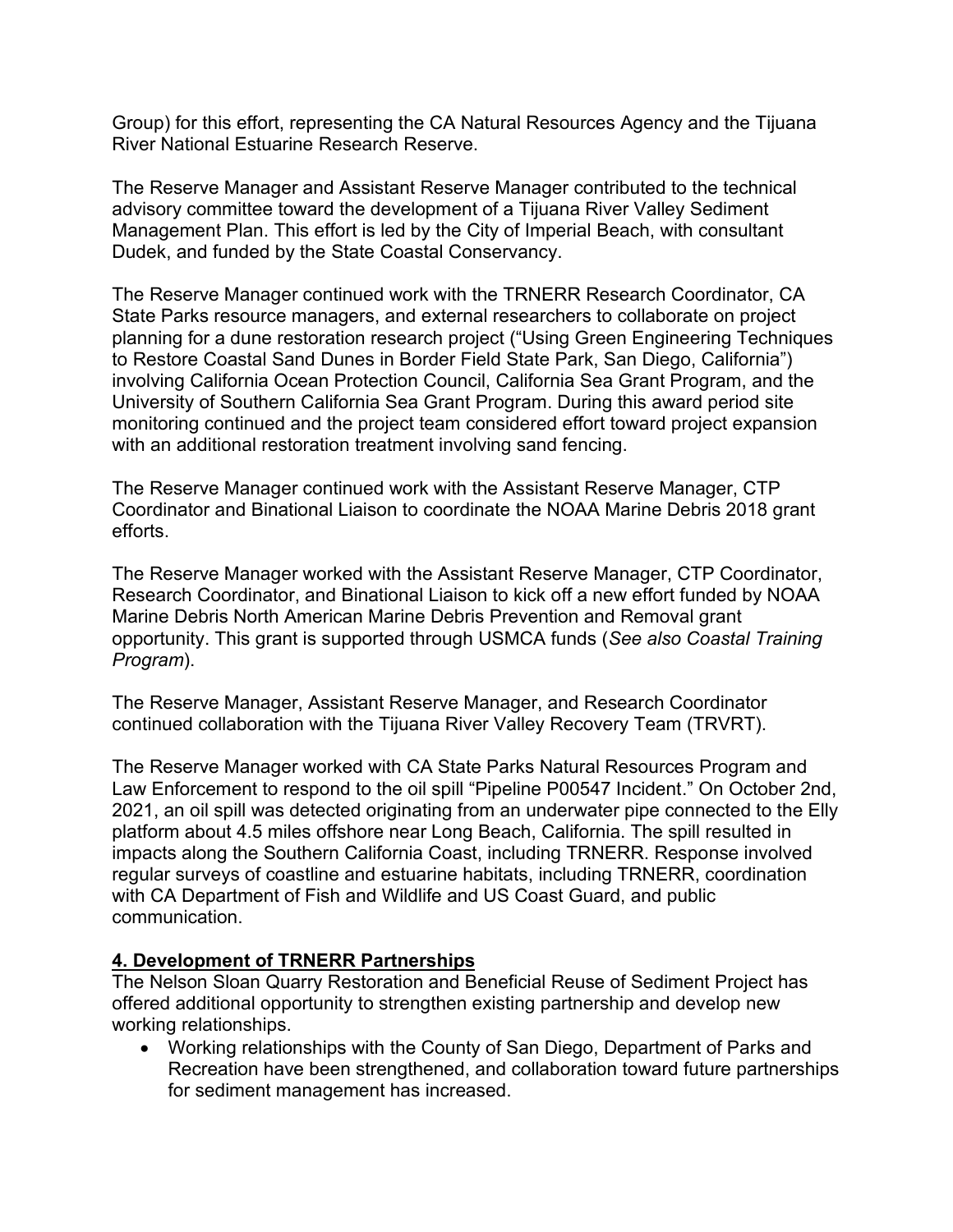- Consultation processes with Kumeyaay Native Americans have included many virtual meetings and also some site visits. These efforts have deepened Reserve understanding of Kumeyaay interest in sediment management in the Tijuana River Watershed. We expect this consultation process to grow into stronger working relationships and shared management strategies.
- Wildlife regulatory agencies have taken an interest in the project, especially in relation to the presence of the Federally Endangered Quino checkerspot butterfly. The presence of this species in this area was first made known through surveys in support of the project. We expect our working relationship with the USFWS and CDFW to strengthen as we continue to develop this project toward implementation.
- The project was presented at the newly established South County Environmental Justice Task Force (August 16). Chaired by County Supervisor Nora Vargas, this task force offers networking opportunities for the Reserve to highlight efforts, and to improve our approach with respect to Reserve management and environmental justice.

The Reserve Management Team collaborated with the TETRP team to provide a site visit for USEPA, September 16.

The Reserve Management Team worked with TRNERR staff to expand connection with local NGOs focused on connecting public with the Reserve and improving Reserve health. During this reporting period outreach efforts included the Spring Valley Clean-up Crew, and Outdoor Outreach.

The Reserve Management Team supported the Education Program to host celebrations for the 50th Anniversary of Border Field State Park (*see also Education*).

The Reserve Manager engaged in "Leaders for Outdoor Equity- a cohort-based program of Thrive Outside San Diego, that aims to build the next generation of land managers, conservationists, outdoor educators and recreational outfitters to promote more diverse and inclusive access to public lands. This program included a workshop series on historical and contemporary issues of exclusion and inequity as they relate to our public lands and highlights current efforts to address these issues. The workshop series was paired with seminars to develop transformational leadership skills of participants. Program content has been developed by Outdoor Outreach, The Nonprofit Institute at the University of San Diego, and the US Fish & Wildlife Service.

# **5. Oversight of Reserve Facilities and Public Access Opportunities**

The Reserve Management Team worked with State Parks Administration staff, and State Parks maintenance crew, to manage and maintain the TRNERR headquarters and Reserve facilities.

The Reserve Manager continued collaboration with CA State Parks law enforcement and San Diego County Parks to ensure operational alignment with the new County campground in the Tijuana River Valley.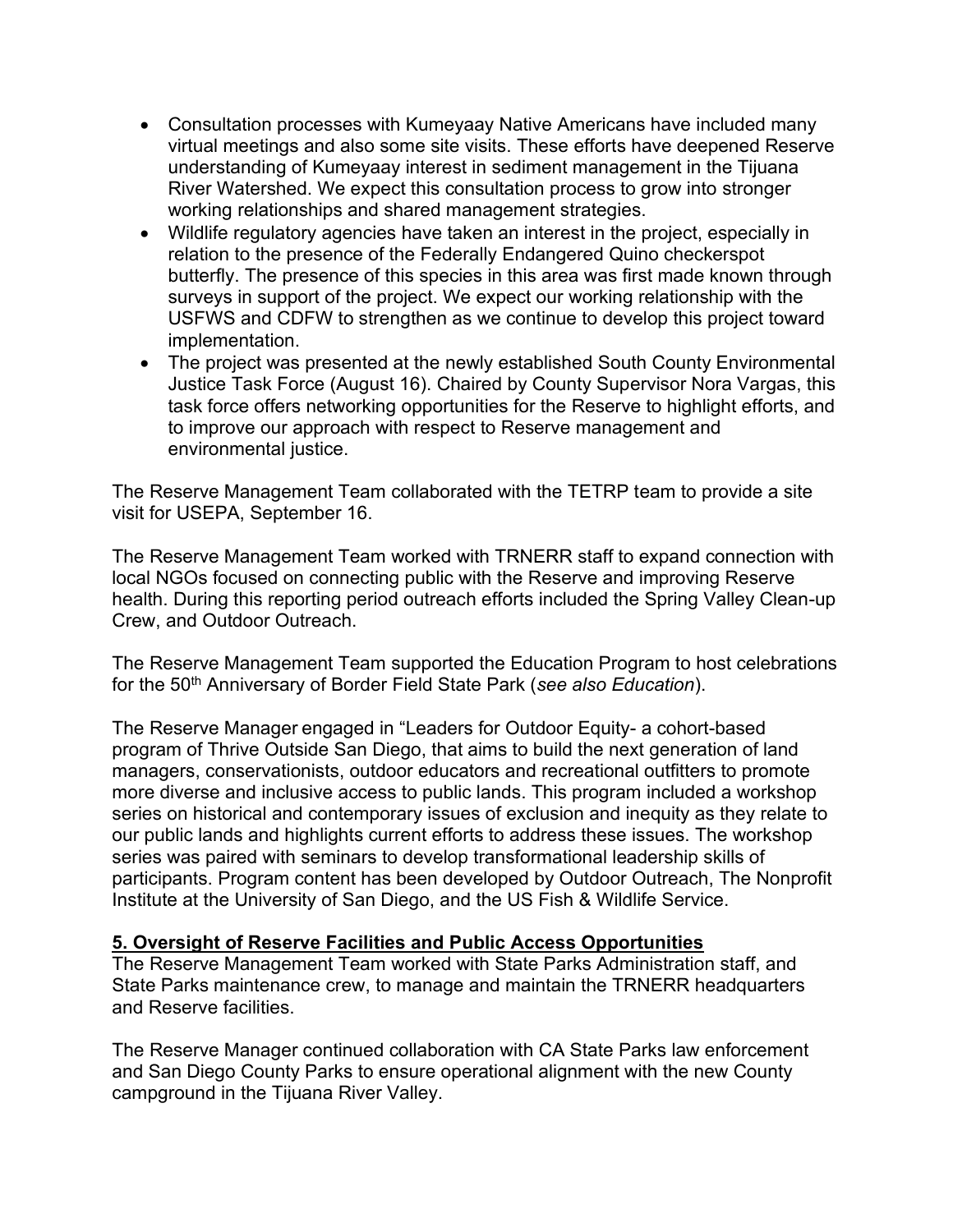The Reserve Manager coordinated with CA State Parks Southern Service Center design team to further efforts focused on the repair of Monument Road in Border Field State Park.

## **6. Develop TRNERR's next set of 5-year evaluation metrics**

The Reserve Management Team and Program Managers have reviewed and proposed updates to the 5-year evaluation metrics.

# **TASK: EDUCATION PROGRAM Anne Marie Tipton, TRNERR Education Coordinator, California State Parks**

## **1. Implementation of Education Programs**

- *A. Formal and Non-formal Teacher Training* Neither Tijuana Estuary Explorers nor MARSH curriculum teacher trainings occurred during this period. Teachers who attended virtual programs were sent digital material ahead of their virtual programs to help prepare students.
- *B. Student-centered Formal and Informal programs*

No in-person, student-centered programs were held during this time. Reserve Educators instead continued carrying out their 3 virtual programs through California State Parks, Parks Online Resources for Teachers and Students (PORTS). The Reserve delivered two high school level *Detecting a Changing Climate* (DACC), five *Salt Marshes and Climate Change* to middle schoolers, and 57 *Salt Marsh Secrets* to elementary students. The programs were mostly conducted as PORTS on-demand programs serving individual classrooms. A total of 2,630 students were reached through these programs.

The Reserve's virtual programs developed for PORTS are available on their own landing page on the PORTS website: [https://www.ports-ca.us/PORTSon](https://www.ports-ca.us/PORTSon-demand/tijuana-estuary-natural-preserve)[demand/tijuana-estuary-natural-preserve](https://www.ports-ca.us/PORTSon-demand/tijuana-estuary-natural-preserve)

The education team got a new part-time member in September, Empress Holliday. She will also work at Silver Strand State Beach. At the Reserve, her duties include one day a week conducting PORTS elementary school programs and doing other education and interpretation.

*C. Interpretation*

Lunchtime Live, a weekly Facebook Livestream that began in April 2020, continued during this period. There were 24 programs delivered with a typical length of 10-25 minutes each and totaling 3,583 views. The program was designed to provide outreach and interaction with the public since in-person bird and nature walks had ceased. Even with ongoing docent walks, the series still has a regular following of watchers who engage with questions, comments, and suggest topics for future programs. All videos are captioned later and are made available on the [Reserve's YouTube page](https://www.youtube.com/user/TijuanaEstuary).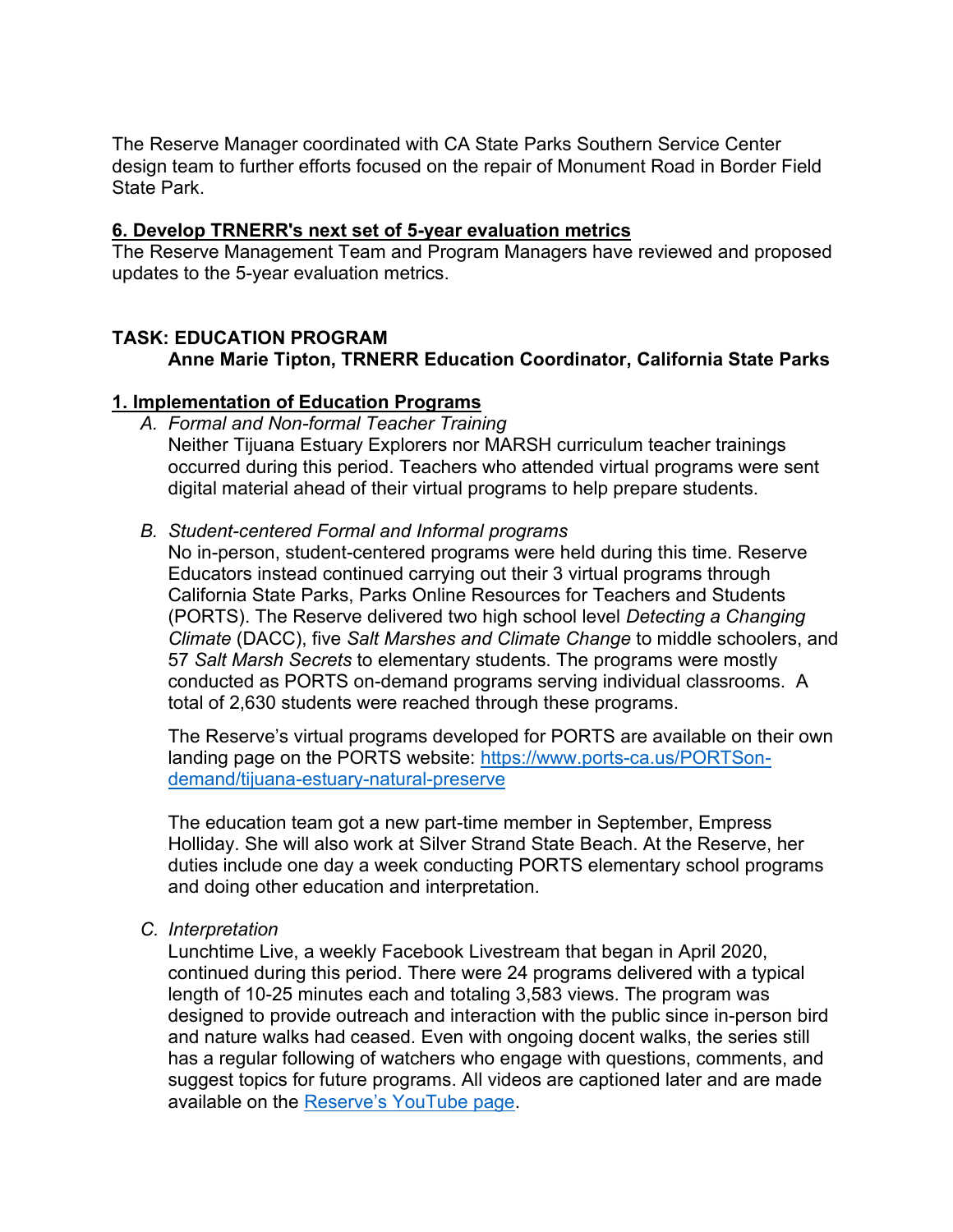Border Field State Park (BFSP) commemorated its 50<sup>th</sup> anniversary on August 21, 2021 with an in-person event with 100 people. There were six booths: Kumeyaay Native Californians, California State Parks Foundation, Friends of San Diego Wildlife Refuges, Gray Bears (retied BFSP employees), TRNERR Research and Restoration, TRNERR Stewardship and Marine Debris, and STQRY app self-guided tour. The opening remarks from Stan Rodriguez of the Santa Ysabel Iipai Nation, Imperial Beach Mayor Serge Dedina, and a remote address by the CA State Parks Director were livestreamed on Facebook. A STQRY app self-guided tour was developed and launched [https://borderfieldsp.stqry.app.](https://borderfieldsp.stqry.app/?fbclid=IwAR3cKdbWXPRL_7gG1SPIgJJxXCZkBXQPBGjoCm68Mj9JSImeOxCzhScgIqU) The content was derived from the Divided Together Podcast that premiered the following month.

Border Field State Park launched a new podcast series called "Divided Together" on California Native American Day, Sept. 24, 2021. Inspired by creating digital content for the Park's  $50<sup>th</sup>$  anniversary celebrated on Aug. 21, 2021, the first episode is titled "Kumeyaay Nation Divided by the Border" which highlights the impacts the border has had on the Kumeyaay and the land they've inhabited for thousands of years. The Park is on ancestral land of the First People, the Kumeyaay. The other titles are "Scientists and Geographers Working Across Borders," "Indigenous Land Use Practices," and "Human Rights Along the Border." There are 729 downloads as of January 25, 2022.

The "Divided Together" podcast reveals topics that involve separation and unification related to the border featuring people with direct experience and knowledge. A new episode was released weekly. The podcast series features several episodes focusing on the various land use practices the Kumeyaay have used throughout time and how altering them has created an alarming impact; and scientists and geographers collaborating across the border to help preserve and study the land. The podcast series is available on the Tijuana River National Estuarine Research Reserve [website](https://trnerr.org/) [\(trnerr.org\)](https://trnerr.org/) as well as Spotify, Apple Podcasts, Google Podcasts, Stitcher, Podchaser, Pandora, iHeartRadio, and TuneIn.

The Interpretative Master Plan is still awaiting the final comments to be incorporated and approved by State Parks Interpretive Division.

On December 3, the Reserve Education Coordinator, with support of the Reserve's Education Specialist, participated in the California State Parks King Tide Facebook livestream that reached over 2,000 people. The EC focused on SWMP data and sea level rise.

Education Specialist E.Holliday conducted an in-person King Tide Hike on December 4, 2021 with 28 participants. The focus was the sentinel site program ad climate planning.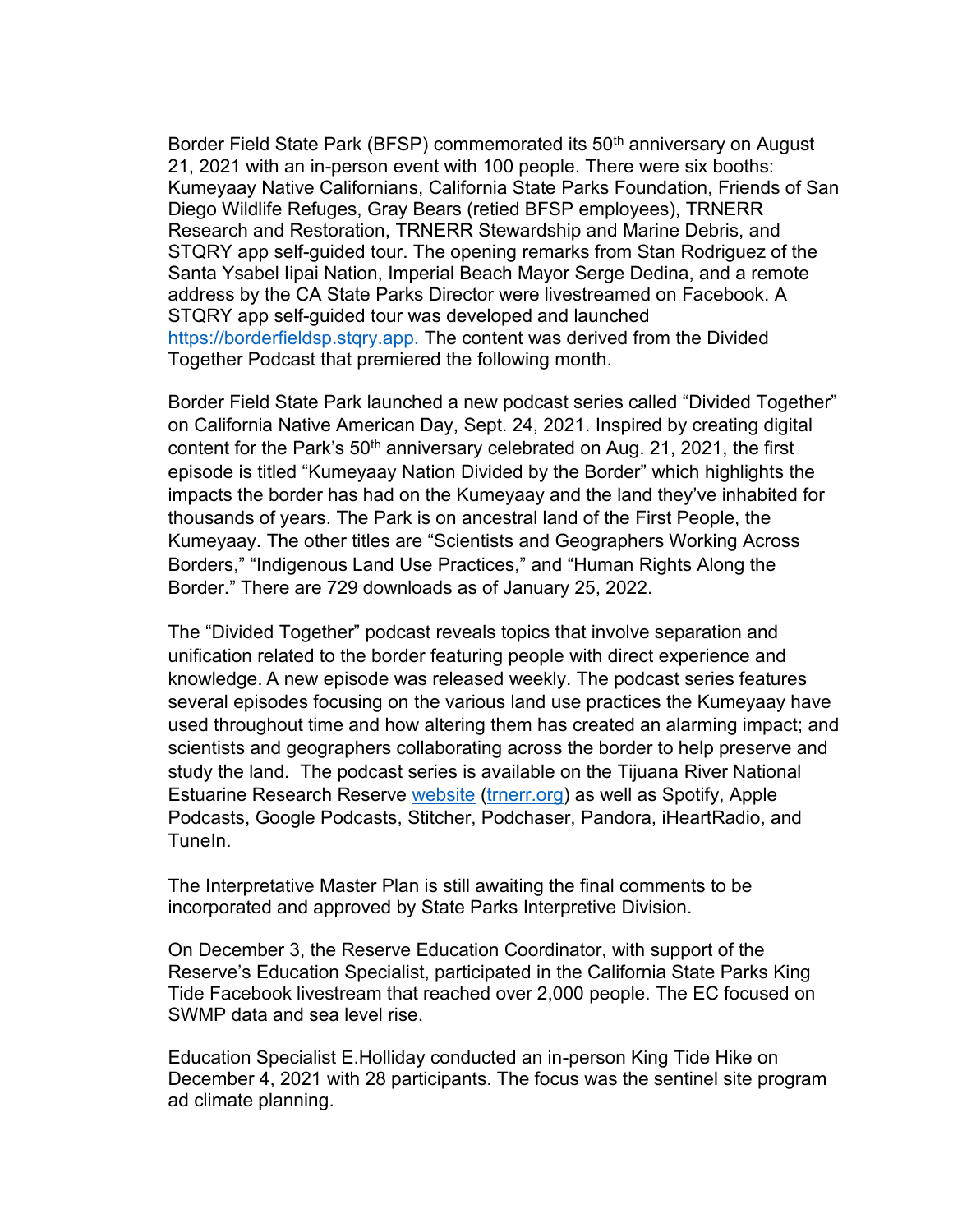## *D. Visitor Services*

The Tijuana Estuary Visitor Center reopened on June 23, 2021, after being closed for 15 months. Visitor Center attendance was 3,545 during this reporting period. Visitor Services Park Aide Kelley Hubbard started in August. She is working at the front desk, conducting scout and other programs, and cart and roving interpretation.

# **2. Production of Outreach Materials**

Reserve Education Staff produced an e-newsletter every month of this reporting period including highlighting volunteers, other special events, and accomplishments. TRNERR volunteers were recruited to write species spotlights for the eNews as well as for social media posts.

# **3. Volunteer Capacity Building**

Following COVID-19 restrictions, the first docent-led walks took place in July 2021. Since then, the Reserve has resumed our normal Saturday Nature Walks (2nd/4th) and Sunday Bird Walks (1st/3rd/5th). The Volunteer Coordinator and Education Specialist worked to plan and host Tijuana River Action Month together with the Stewardship and Coastal Training Programs and the Tijuana River Action Network partners (*see Stewardship*).

# **4. Environmental education and interpretive capacity and leadership roles**

The Education Coordinator started planning San Diego Exhibit Experience Group meetings for the late winter. EC Tipton co-led a one-hour National Network of Ocean and Climate Change Interpretation (NNOCCI) "Bridging and Pivoting" training for 15 State Park Interpreters on November 10, 2021.

# **Task: COASTAL TRAINING PROGRAM (CTP) Dr. Kristen Goodrich, TRNERR CTP Coordinator, Southwest Wetlands Interpretive Association**

# **1. Deliver training and technical assistance to coastal decision-makers**

CTP delivered trainings in this reporting period, notably, CTP co-developed and facilitated the first California Shore & Beach Preservation Association (CSBPA) [webinar](https://asbpa.org/2021/04/20/csbpa-2021-webinar-series/)  [series](https://asbpa.org/2021/04/20/csbpa-2021-webinar-series/) "The Changing Landscape & Future of California's Shores and Beaches." Two webinars were hosted in this reporting period: (1) Lessons learned on resilience and considerations for future sediment solutions (part 2); and (2) How do we improve coastal sediment management through coordination in California? These workshops revealed the need among members for additional training and technical assistance and in the next reporting period, CTP will convene a CSBPA working group to evaluate NOAA digital coast academy virtual trainings and develop a strategy.

Other trainings in this reporting period involved topics of green infrastructure, waste management, and other issues that face the Tijuana River Watershed.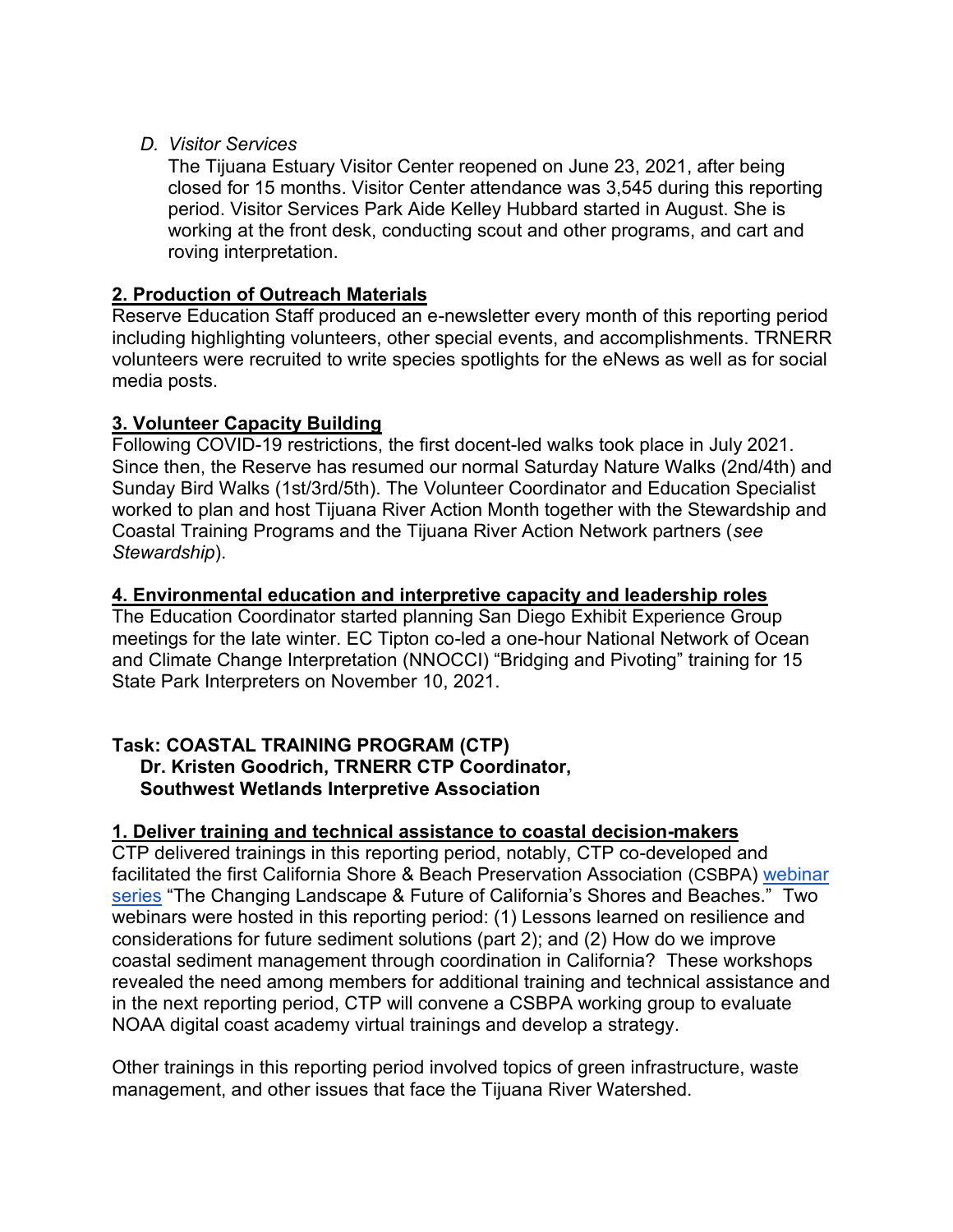Various technical assistance was provided to coastal decision-makers in this reporting period including facilitating meetings, providing survey and evaluation assistance, assisting organizations with grant writing, plan/policy revisions, and strategic/action planning. In this reporting period, CTP provided feedback on a market analysis for Silver Strand State Beach education program and participated in an evaluation of the University of Southern California Sea Grant Extension and Education program proposal. CTP also facilitated a session during the 2021 Coastal Dunes for Resilience Workshop on social, economic, and cultural considerations. A detailed technical assistance catalog by award year and performance period can be found [here.](https://docs.google.com/document/d/1qTkB3PvBvR9YFrOXG0hzzc-5dmqNTTnFSfpZ3nK_8lY/edit?usp=sharing)

Additionally, based on the BEACON manager-scientist workshop delivered in the last reporting period, CTP supported the development and adoption of a Research Agenda that sets a trajectory for BEACON's science activities to include collaborative and interdisciplinary frameworks. This will guide the implementation of BEACON's Prop 68 project '[Regional Coastal Resilience Sediment Pilot Program](https://www.opc.ca.gov/2021/09/prop-68-climate-resilience-miniseries-episode-8-beacon-sediment-management-pilot-program/)' that builds on research and practice related to sediment management occurring at the Reserve. CTP is supporting other [Prop 68 projects](https://www.opc.ca.gov/webmaster/ftp/pdf/agenda_items/20210216/Item_5_Prop_68_Coastal_Resilience_Projects_StaffRec_FINAL.pdf) including 'Planning Regional Coastal Resiliency for California State Parks and Piloting in San Diego Coast District' and 'Establishing a San Diego Regional Coastal Resilience Roadmap to Enable Project-Based Action and Investment' in advisory roles.

The CTP Coordinator also continues to serve on the NERRS Science Collaborative advisory board and other system level working groups including on topics of plastics, human dimensions, equity, and disaster resilience.

## **2. Report training and technical assistance outcomes**

In this reporting period, after training delivery, CTP administered post-workshop evaluations, collected, and analyzed data, and submitted into the performance monitoring database. A detailed technical assistance catalog by award year and performance period can be found [here.](https://docs.google.com/document/d/1qTkB3PvBvR9YFrOXG0hzzc-5dmqNTTnFSfpZ3nK_8lY/edit?usp=sharing)

## **TASK: STEWARDSHIP PROGRAM**

## **Lorena Warner-Lara, TRNERR Assistant Reserve Manager, California State Parks**

## **1. Habitats downstream of the Goat Canyon Sediment Basin protected from catastrophic sedimentation and trash inundation**

Engineering/Environmental Resources Group Inc. exported approximately 20,000 cubic yards of sediment from the processing pad, and excavated approximately 20,000 cubic yards of deposition material from the Goat Canyon Sediment Basin in Fall 2021.

Assistant Reserve Manager continues working on the Nelson Sloan Quarry Restoration Project with State Coastal Conservancy and consultant (Dudek) on final design and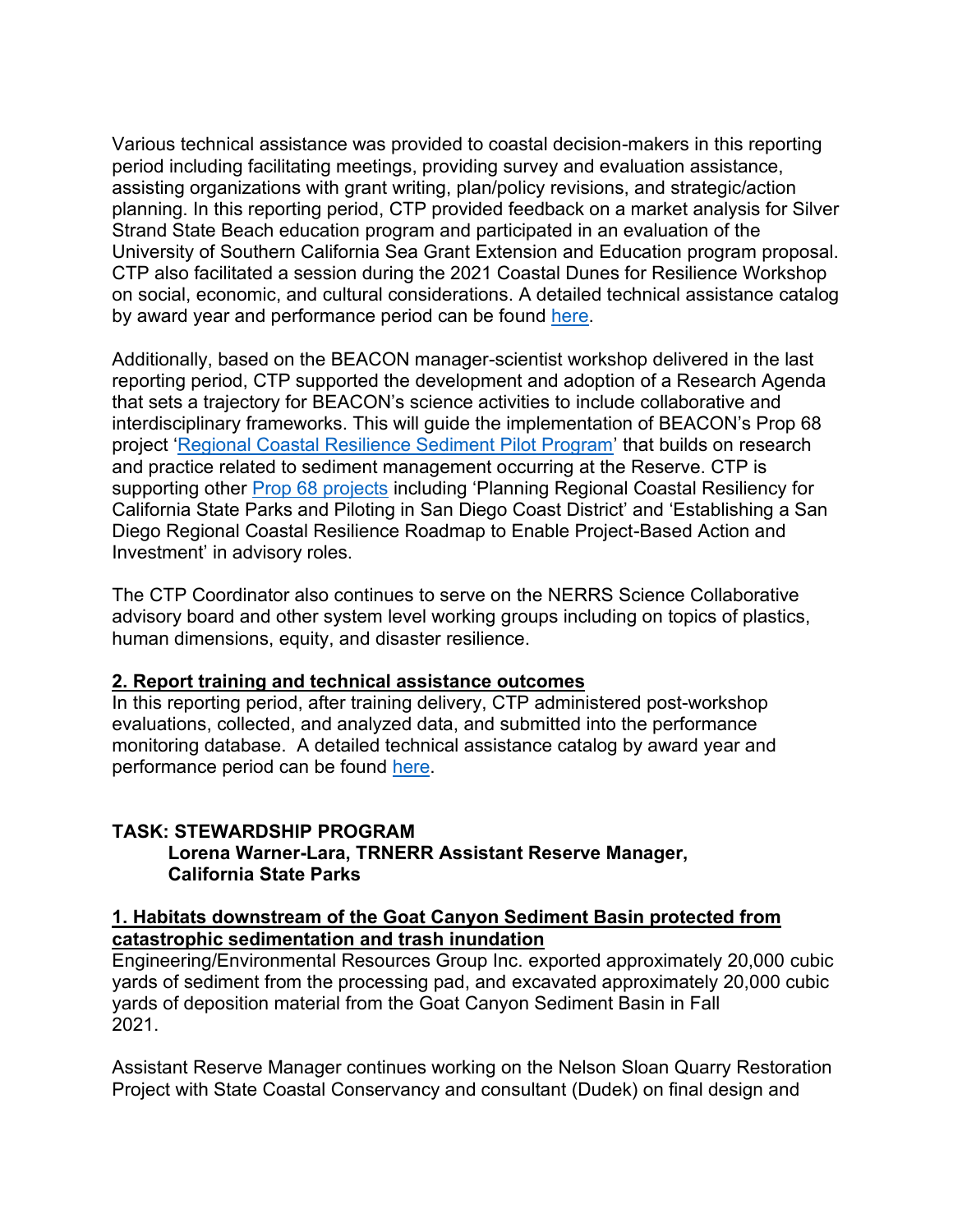environmental review. This project will help with long-term stabilization of Goat Canyon activities (see also Oversight & Implementation). The Draft Environmental Impact Report was published on September 20, 2021, and the public review period ended on November 12, 2021.

# **2. Sensitive plant and animal species habitat protected**

The Stewardship Program maintained fencing and signage along dunes and coastal bluffs with US Fish and Wildlife Service.

## **3. Critical monitoring needs identified to maintain habitat health and monitor impacts to sensitive species and restoration projects**

The Stewardship Program facilitated continued monitoring of the CA least tern and Western snowy plover in the dune habitat of the Reserve. Regular plover and tern monitoring will begin again in March 2022. This work is largely accomplished through a contract with a private consultant and through our partnership with the US Fish and Wildlife Service staff at Tijuana Slough National Wildlife Refuge.

Supported survey work for annual monitoring of CA gnatcatcher and least Bell's vireo in the Goat Canyon drainage and Bunker Hill. Monitoring will begin again in March 2022.

### **4. On-going restoration and enhancement projects continue trajectory toward healthy vegetation communities and integrate into functional ecosystem components with continued outreach opportunities**

The Stewardship program continues to be down staff, the Stewardship Associate position has not been filled yet. The Assistant Reserve Manager also works as an Environmental Scientist for the Stewardship Program, however, is not funded by this award or counted as match.

Retired Annuitant Environmental Scientist continued maintenance of priority restoration sites.

Assistant Reserve Manager continued to work with Reserve Manager and Research Coordinator, SWIA Project Manager, USFWS, and project team to support the preparation of the joint EIR/EIS document for the Tijuana Estuary Tidal Restoration Program (TETRP) II Phase I. (*see also Research*)

The twelfth annual **Tijuana River Action Month** (TRAM) ran from September 18 through October 16 with a series of hybrid events. There were [19 events](https://www.facebook.com/TijuanaRiverActionNetwork/events) (including in-person clean-ups, Lunchtime Live, in-person and virtual workshops, and an art contest). TRAM is a series of education and stewardship events held during September and October to benefit the Tijuana River Watershed. For the Reserve, this was the first opportunity since Covid started to have a group volunteer event for Coastal Cleanup Day. Events in the US were done in partnership with TRNERR (cross-sectoral), CSP, USFWS, SWIA, Friends of Friendship Park – Binational Friendship Garden, I Love a Clean San Diego, Tijuana River Valley Equestrian Association, Surfrider San Diego - Clean Border Water Now, Wildcoast, San Diego City Councilwoman Vivian Moreno, and the Resource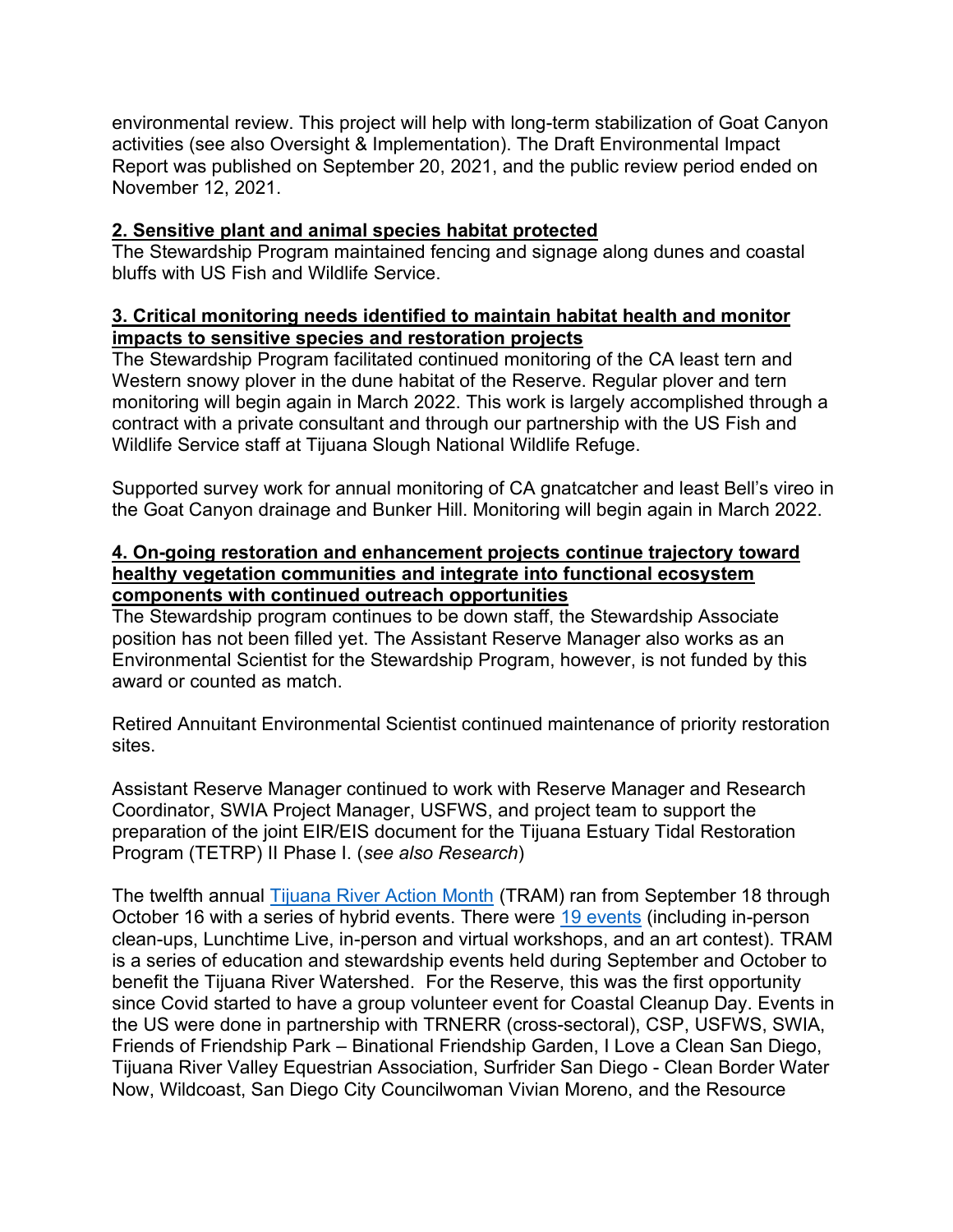Conservation District of Greater San Diego County – Tijuana River Valley Community Garden. Mexican partners included Proyecto Fronterizo de Educación Ambiental, Haciendo Eco, el Ayuntamiento de Tecate, Tecate Councilwoman Vásquez, Conalep Tecate, Rovak Waste Solutions, and Desembólsate BC.

CSP San Diego Coast District Natural Resources Staff continue work on a stewardship project focused on monitoring, site protection, invasive plant control, seed collection, propagation for restoration of rare plant habitat for Orcutt's liveforever (*Dudleya attenuata ssp. attenuata*) within the Reserve. During this period perimeter fencing was installed around the project area and Natural Resources staff planted over 200 container plants to help restore coastal sage scrub habitat.

# **5. Identify public access and safety issues within the Reserve**

Stewardship staff supported the Reserve Manager in coordination with public and Reserve partners to identify high priority access issues and, where feasible, worked to maintain and enhance public access at key locations throughout the Reserve.

In response to the COVID-19 pandemic, Reserve Manager continues to work with State Parks District staff to incorporate County and State guidelines in development of Public Safety closures and protocols for the Tijuana Estuary Visitor Center, grounds, and Border Field State Park.

State Parks maintenance staff worked to maintain public use facilities at Monument Mesa.

The Reserve Manager worked with the TRNERR Program Managers, and State Park District Chief Ranger, to improve communication around water quality issues and beach closures initiated by the San Diego County Department of Environmental Health.

# **TASK: INVASIVES**

**Lorena Warner-Lara, TRNERR Assistant Reserve Manager, California State Parks**

# **1. High quality nesting habitat for CA Least Tern and Western Snowy Plover**

No actions during this reporting period. Treatment of ice plant is typically completed in January/February.

# **2. High Quality Habitat for Riparian Birds**

CSP Retired Annuitant Environmental Scientist continued work to increase the footprint of primary treated areas and follow-up on previously treated areas. The main plants treated were castor bean (*Ricinus communis*), tree tobacco (*Nicotiana glauca*), giant reed (*Arundo donax*) and Tamarisk (*Tamarix ramosissima*) throughout the Goat Canyon drainage this period. Manual removal strategies, including hand pulling, saw, weedwacker, and mower were used in addition to Roundup Pro Concentrate, and Pathfinder II, post-emergent, broad-spectrum herbicides.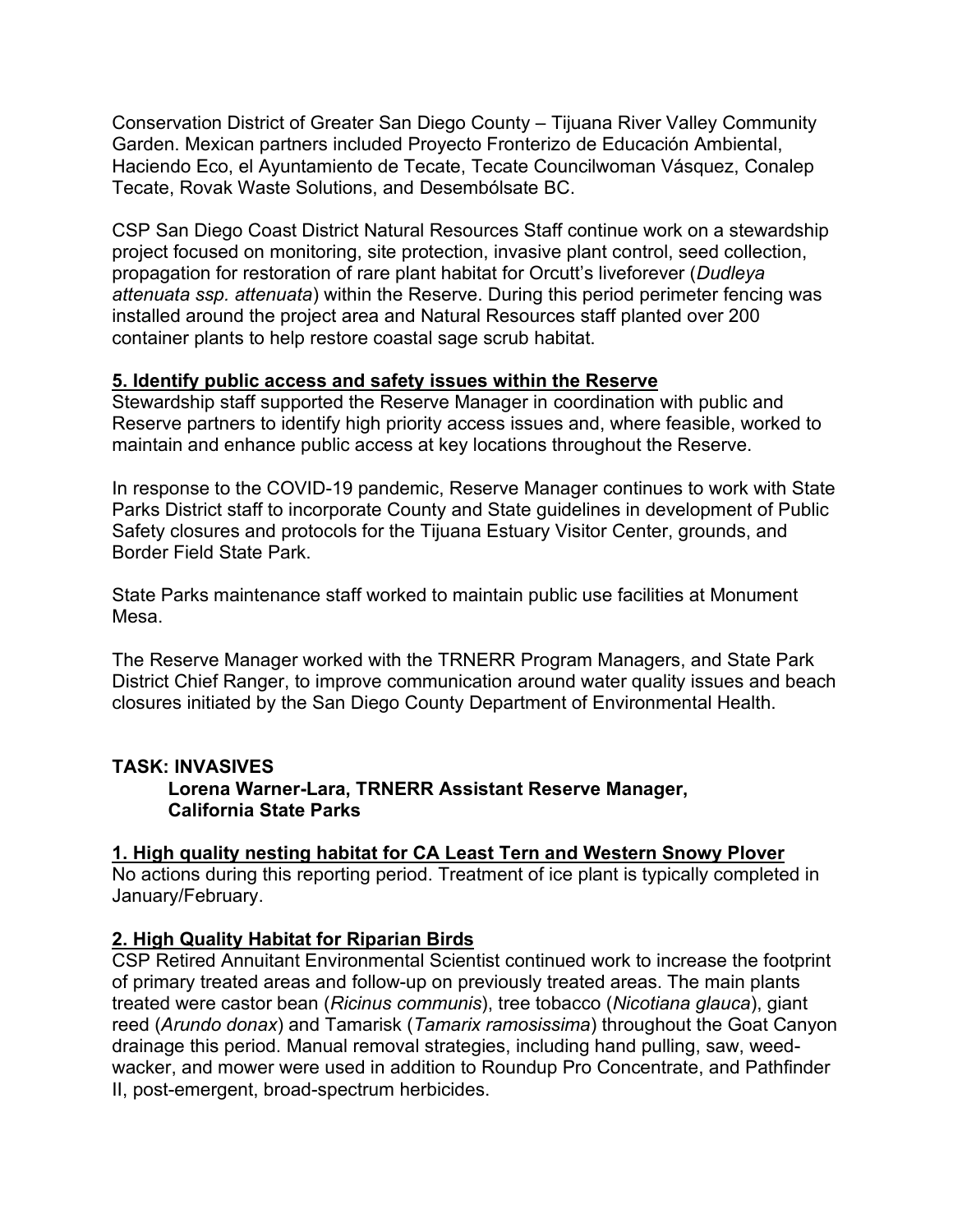Some annual forbs were mowed before herbicide treatment, as well as 3 to 5 acres of black mustard (*Brassica nigra*). Annual weeds were hand pulled around native plantings. Other plants treated included Russian thistle (Salsola tragus), crystalline iceplant (*Mesembryanthemum crystallinum*), mustard (*Brassica nigra*), globe daisy (*Glebionis coronaria*), stinging nettle (*Urtica urens*), bristly ox-tongue (*Helminthotheca echioides*), lens-pod white top (*Lepidium draba*) and fennel (*Foeniculum vulgare*). It was also learned that many of the invasive exotic plants are hybrids and that many of the scientific names are going to be modified.

Appropriate native plants including oaks, pines, cypress, willows, shrubs, and grasses were planted to maintain plant cover.

# **TASK: TEACHERS ON THE ESTUARY Anne Marie Tipton, TRNERR Education Coordinator, California State Parks**

## **1. Educators increase their knowledge of and appreciation of estuarine and watershed environments, as well as the necessary skills, to act as stewards of estuarine and watershed resources.**

Fourteen educators attended the fall 2021 hybrid Teachers on the Estuary training in October/November. There were two Teachers on Special Assignment (TOSAs) (one math, one science), 3 middle school, one informal, one PhD candidate, and seven high school teachers. The TOTE consisted of two virtual afterschool sessions and one in person day. Teachers also had an asynchronous assignment letting us know what materials they will be implementing in class per topic.

Research and CTP staff, including the Margaret Davidson fellow Nancy Torres, participated in the training. Nancy presented on her work and on equity in the outdoors. The San Diego County Office of Education science coordinator helped with planning, production of virtual sessions, and developing the asynchronous portion. The in person day covered Estuaries 101, data literacy, SWMP Scenarios, and a reserve tour to Border Field State Park along the border.

Here is some feedback from the evaluations:

"The background on the challenges facing the Tijuana River Estuary and the salt marsh were fascinating- especially due to the binational management. The data scenarios were so engaging."

Gina, Hilltop High School

"Thank you for the meaningful experience. I appreciated the thoroughness of how all aspects of the topic and program was discussed over the 3-day training. Thank you for all you do  $\odot$ . I look forward to attending more trainings."

Tina, Chula Vista Middle School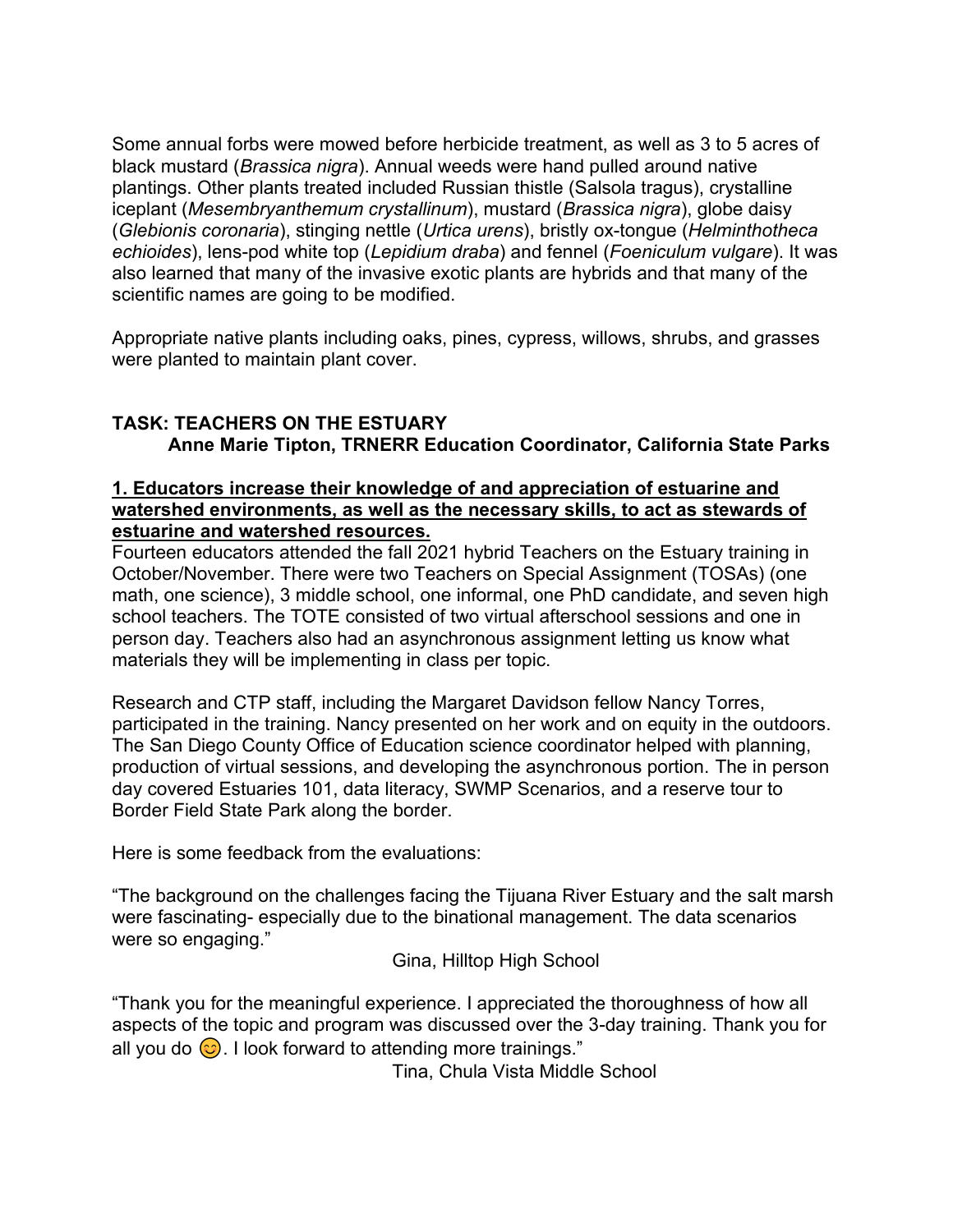## **TASK: RESEARCH COORDINATION AND IMPLEMENTATION Dr. Jeff Crooks, TRNERR Research Coordinator, Southwest Wetlands Interpretive Association**

# **1. Research by TRNERR staff increases local knowledge**

We were able to perform the key activities of the Reserve, despite COVID-19 restrictions, and we made significant progress on the outcomes in this operations award. We were able to engage our volunteers during the busy fall sampling season, although not to the extent we had in previous years (and had adjusted our work program accordingly). We were also able to host a summer intern through the California State University COAST program, Alexa Buss (who worked remotely, but was able to join in on field work as well). Our Davidson Fellow, Nancy Torres, continue on with us. Both Alexa and Nancy assessed status and trends of pollution in the estuary (supported in part by the matching NFWF grant). Alexa also worked on community science, especially iNaturalist, as a research and monitoring tool.

## **2. The Reserve offers attractive opportunities for researchers**

Several projects are underway in the Reserve, often with the Reserve as a collaborator. These are listed in the Research and Monitoring Database. In addition to the student work on pollution trends, other work conducted during this reporting period includes:

- The NCCOS Ecological Effects of Sea Level Rise (EESLR) project led by the State Coastal Conservancy and with TRNERR as a partner, was completed during this reporting period. This focused on assessing the response of Southern California marshes to climate change. The focus for the Tijuana Estuary was determining how habitats to be created as part of the Tijuana Estuary Tidal Restoration Program (TETRP) might respond to sea level rise and sediment input from the watershed, using the USGS WARMER model. Model results indicated that it would take  $50 - 70$  years of sea level rise for existing habitats to "naturally" convert without restoration, because of the significant amounts of sedimentation. Similarly, habitats created as part of TETRP would persist for decades. Model results, and the management implications, of those (i.e., the need for restoration) were presented by Kevin Buffington (USGS) and Dr. Crooks at the fall CERF meeting.
- The NCCOS Coastal Hypoxia Research Project, led by Scripps and with SWIA/TRNERR as a sub-awardee, continues. This work is also being conducted in partnership with researchers in the Biology Department at San Diego State University. This project is leveraging long-term TRNERR-based monitoring in both the Tijuana Estuary and Los Peñasquitos Lagoon. We retrieved the deployed mussel and oyster biosentinels in the Tijuana Estuary during this reporting period. These shellfish are wired to track shell gape and heartrate, and this information will be coupled with abiotic monitoring (including SWMP) to better understand the relationship between environmental conditions (such as hypoxia) and biological responses of individual organisms. This was used a pilot for the recently-awarded NERRS Science Collaborative grant (Luke Miller, SDSU, as PI), which will expand the use of these biosentinels to other contexts (e.g., aquaculture).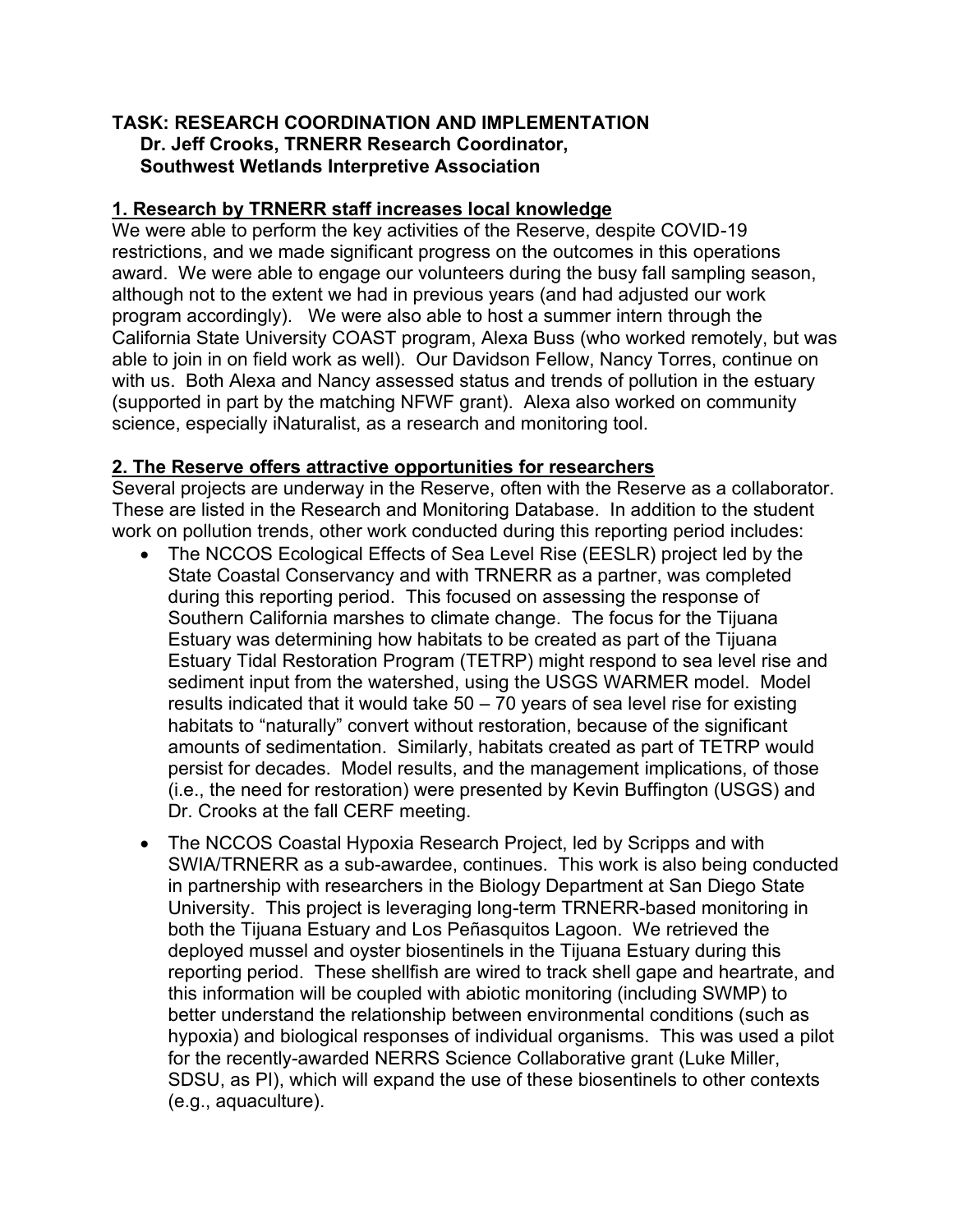- A TRNERR-led project on habitat change in the Tijuana River Valley, with a focus on impacts of the invasive shot hole borer on riparian trees (with partial support from the US Navy and US Fish and Wildlife Service).
- A Scripps student, Natalie Grayson, is starting up a project looking at microbiota as indicators. She took some initial samples corresponding with the work of Nancy Torres, who is looking at organismal tissue and sediment contaminants.
- Research on approaches to dune restoration at Border Field State Park continues and includes the use of "biomimics" (small shims meant to represent structure of plants) and dune fencing.

In addition, Dr. Crooks is involved advising or supporting a number of graduate student research projects. Dr. Crooks is committee chair for four students at the University of San Diego. Two of these have successfully defended their thesis in an oral presentation and are preparing final written theses for submission. He is also involved in supporting students from SDSU, Scripps, UCLA, and UC Irvine.

# **3. Restoration offers opportunities for coupled science / management**

Planning associated with the Tijuana Estuary Tidal Restoration Project (TETRP) has advanced during this reporting period. As highlighted above, a key component of this was assessing potential responses of proposed habitats to sea level rise, the results of which emphasized the need to move forward with this project (that is, we can't wait for sea level rise to do the work for us). We completed the internal reviews of the Draft EIR/EIS and are waiting for permissions to formally release this document in the spring. We also conducted pre-restoration monitoring in the TETRP footprint, focusing on vegetation and large fish/ invertebrates using minnow traps. Fall sampling of vegetation in the South Bay Salt Ponds site in San Diego Bay was also conducted (with funding in part provided by the US Fish and Wildlife Service). We will be assessing trajectories of vegetation development in that restoration over the 10 years since completion.

# **4. TRNERR is used as a reference site**

Fall reference site sampling of TRNERR by researchers at the University of California Santa Barbara was completed as part of the mitigation monitoring for the impacts of the San Onofre Nuclear Generating Station (SONGS). This included includes assessment of birds, vegetation, fish, invertebrates, and water quality (using data from TRNERR SWMP loggers).

# **5. Communication of key research findings and perspectives**

In addition to the CERF meeting highlighted above, Dr. Crooks has continued to be involved in various steering committees and field trips. Activities during this reporting period include:

- California Estuary MPA Monitoring Project
- Los Peñasquitos Lagoon Restoration Planning (with separate funding)
- HiTIDER (History and Topography to Improve Decision-making for Estuary Restoration) - NERRS Science Collaborative project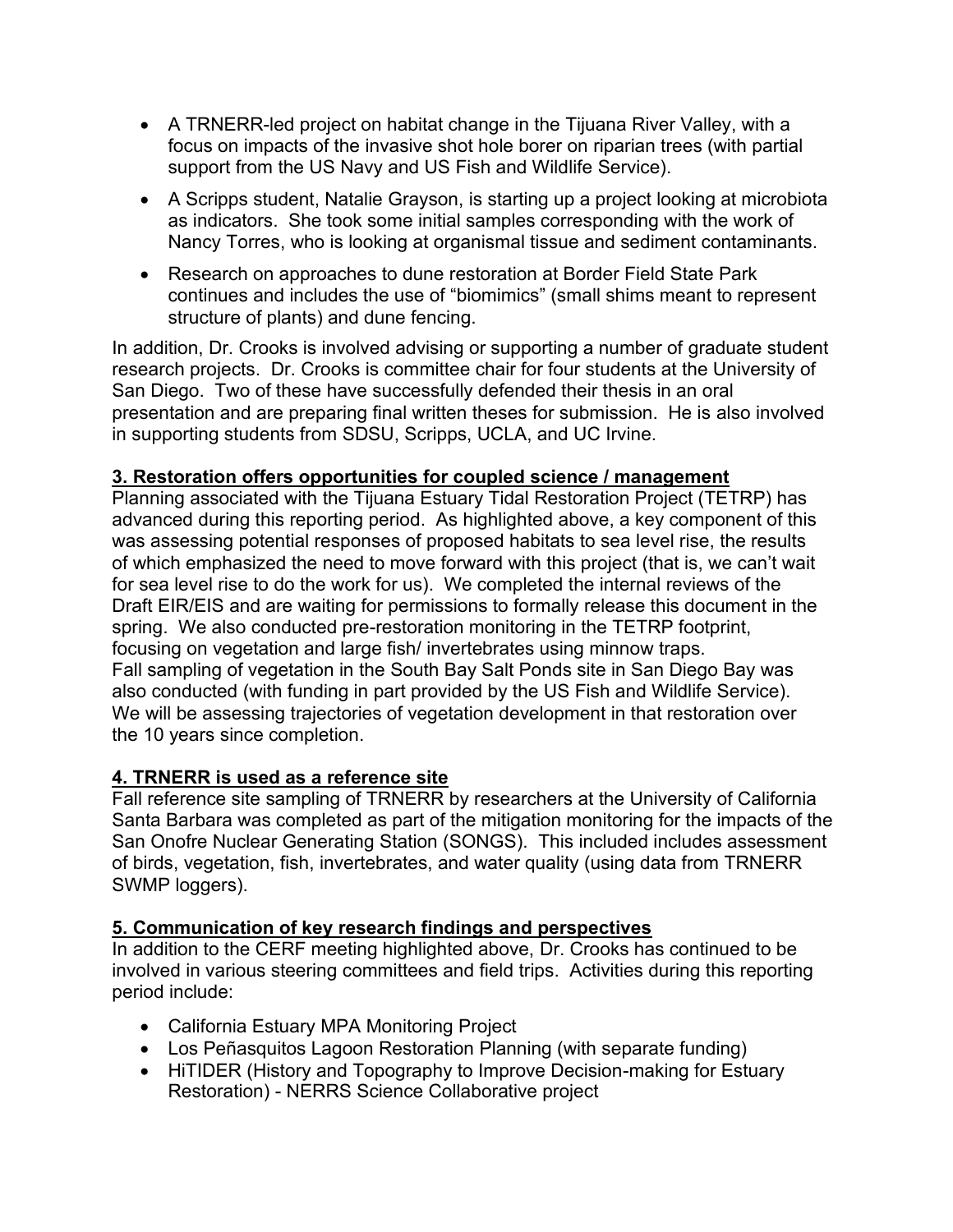• Field trips for students from the University of San Diego.

## **6. Reporting and Database Entry**

Research projects were entered into the database.

## **TASK: IMPLEMENTATION OF THE SYSTEM-WIDE MONITORING PROGRAM Dr. Jeff Crooks, TRNERR Research Coordinator, Southwest Wetlands Interpretive Association**

## **1. High quality meteorological and water quality data**

NOAA SWMP funding allows SWIA and TRNERR to leverage partnerships to maintain a robust monitoring program that address issues relevant to the Reserve specifically, and the region as a whole. Our partners and funders include California State Parks, the USFWS, the State Coastal Conservancy, the Los Peñasquitos Lagoon Foundation, NOAA NCCOS, and the National Fish and Wildlife Foundation.

We operate three stations in the Tijuana River Estuary, two of them formal SWMP and one is associated with TETRP (and is being maintained in accordance with SWMP protocols). One of these sies, Boca Rio, is associated with an enhanced suite of monitoring conducted by Reserve partners (see above). This includes a web camera deployed as part of the High Performance Wireless Research and Education Network (HPWREN). Two sites are monitored in South San Diego Bay, both SWMP. We also maintain three telemetered sites in Los Peñasquitos Lagoon, which are also being operated in accordance with SWMP protocols. This data is available at [torreypines.trnerr.org.](http://torreypines.trnerr.org/)

These data are used for a variety of research and management efforts, including management of tidal inlets (as indicated by the extent of observed tidal action). Monitoring data are also being used to inform active restoration planning and postconstruction monitoring, including TETRP, SONGS mitigation monitoring, South San Diego Bay salt ponds restoration, and Los Peñasquitos Lagoon restoration as part of a TMDL (Total Maximum Daily Load) associated with excess sediment and freshwater.

Dr. Crooks continues to serve as Chair of SWMP Oversight Committee, which helps ensure that high-quality data is produced by the Reserves. A (virtual) SWMP Data Management Committee meeting occurred during this reporting period.

## **2. Understanding of long-term vegetation dynamics and SSAM-1**

We conducted annual vegetation monitoring in the fall at all of our sites, with the aid of volunteers. These sites include transects sampled using SWMP biomonitoring protocols as well as older methodologies (which started in the late 1980's). We began compiling SWMP biomonitoring data for use in the Science Collaborative Namaste project. We also are preparing the draft of our SSAM-1 plan for review.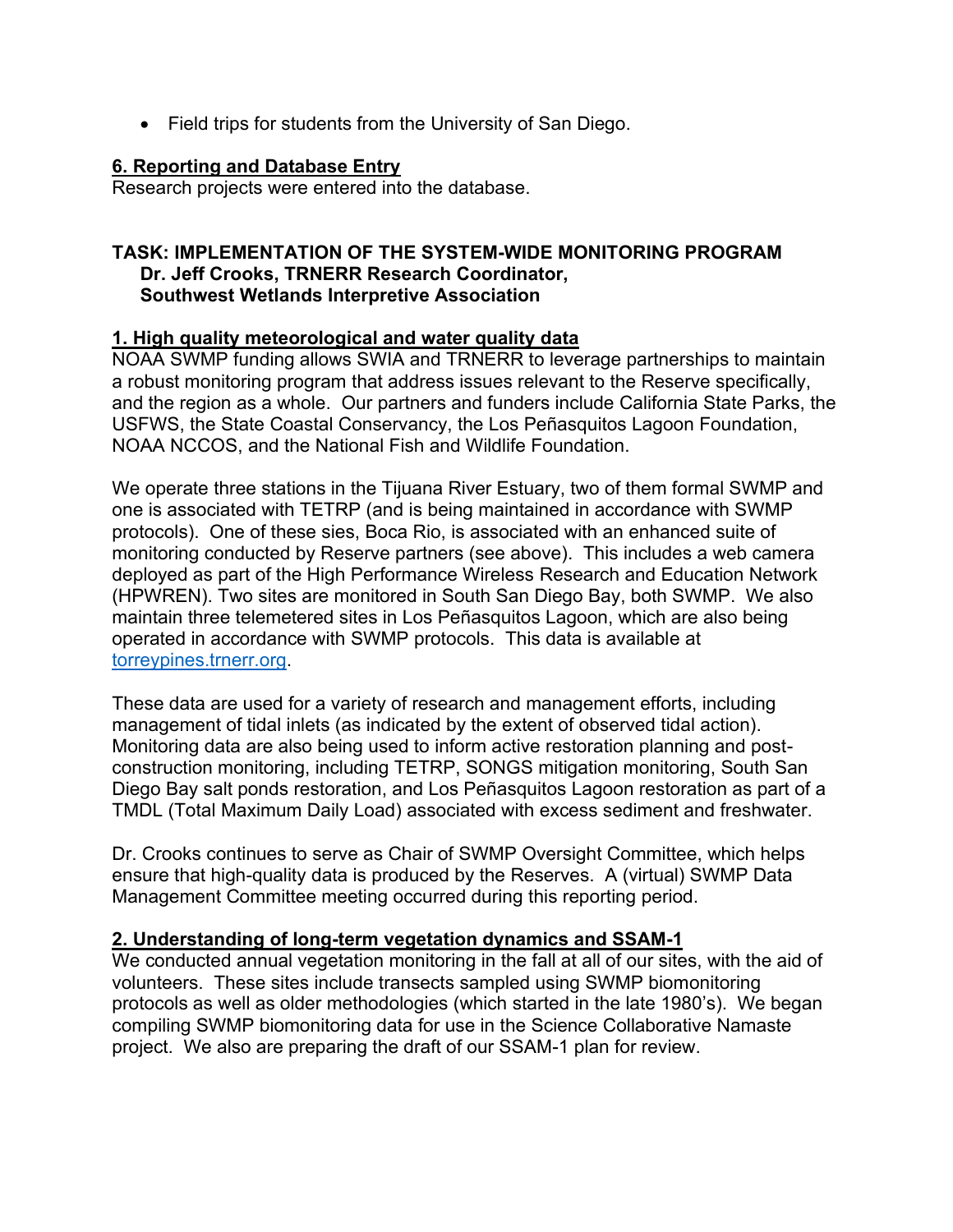# **3. Integration of monitoring with education and outreach programming**

We conducted a well-attended TOTE training in the fall, which included both in-person and virtual activities. SWMP remains a centerpiece of TOTE activities (see Education program report for more details).

#### **TASK: PROFESSIONAL DEVELOPMENT, TRAINING, PRESENTING Dr. Jeff Crooks, TRNERR Research Coordinator, Southwest Wetlands Interpretive Association**

# **1. NERRs Integration and Leadership Development**

Reserve staff attended the virtual Annual Meeting in the fall.

# **2. Staff Development**

Meetings (such as CERF) have been virtual this year, so no travel funds have been used for this.

## **3. TRNERR Staff Program Support and Enhancement**

Limited travel to field sites has occurred during the reporting period.

## **TASK: INVASIVE SPECIES - APPLICATION OF RESEARCH TO MANAGEMENT Dr. Jeff Crooks, TRNERR Research Coordinator, Southwest Wetlands Interpretive Association**

## **1. Improved understanding and management of local invaders**

SWMP biomonitoring transects continue to track invasive species, with a particular focus along the marsh / upland ecotone. We also are continuing long-term work on the invasive Kuroshio Shot Hole Borer (an ambrosia beetle) on riparian habitats in the valley (in part supported, with non-matching funds, by the Navy). iNaturalist is also being utilized as a tool to track biological invasions (including warm water species moving northward – or "tropicalization").

Dr. Crooks is also adjunct faculty in the Department of Environmental and Ocean Sciences at the University of San Diego and advises several students who are working on invasive species. These include studies of invasive oyster impact in Los Peñasquitos Lagoon, effects of anthropogenic freshwater on the relative success of invasives vs. natives in Los Peñasquitos, and tissue contaminants in native and invasive snails in the Tijuana Estuary.

## **2. Improved regional, national, and international information sharing**

Dr. Crooks is Co-President of The Society for the Study of Marine Bioinvasions, which hosts the International Conference on Marine Bioinvasions series. Unfortunately, we have had to postpone the meeting (again), which was to be in held in Annapolis in spring, 2022. We are planning for a 2023 meeting, as well as smaller, virtual opportunities in the interim.